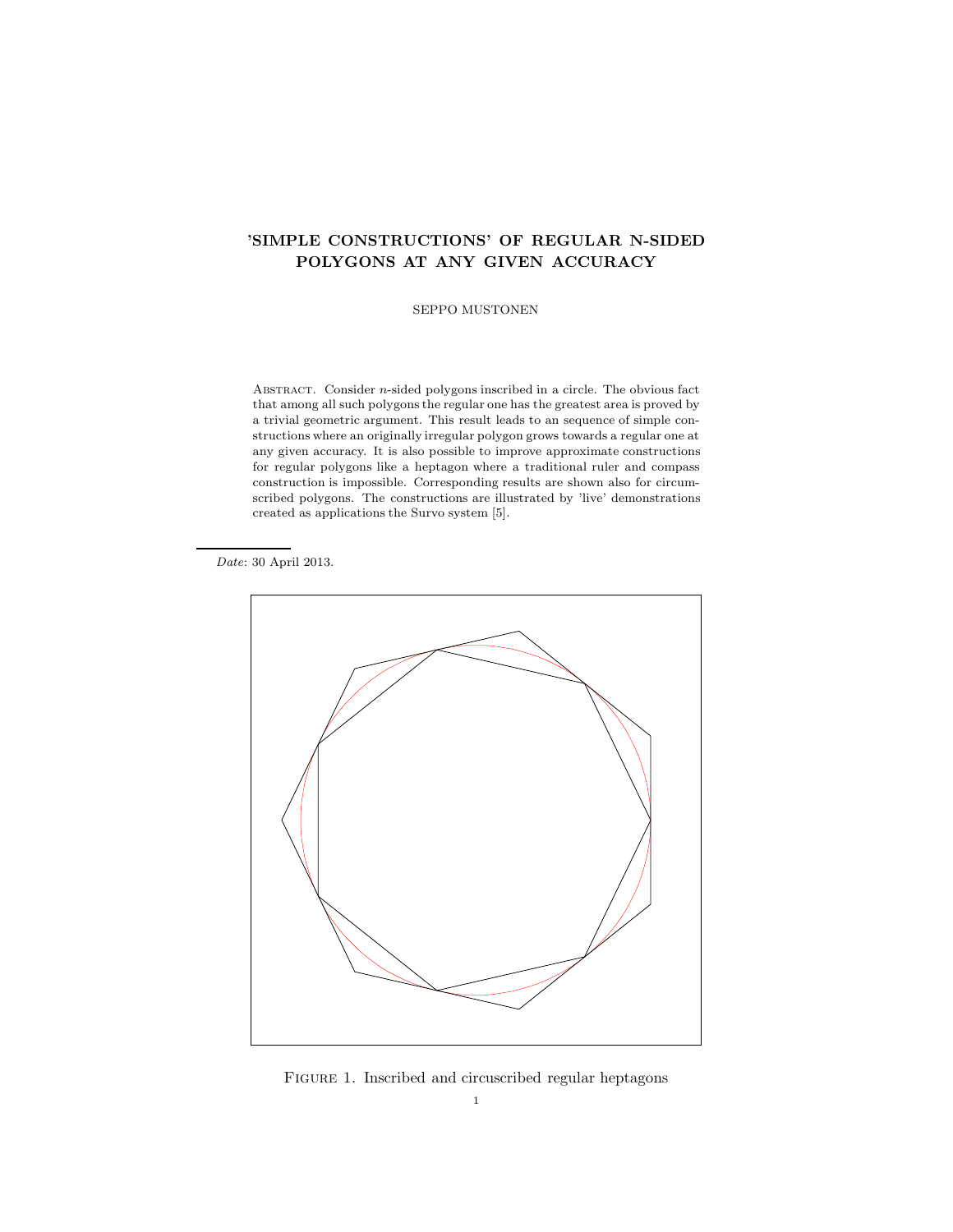### 1. INTRODUCTION

When studying mathematics in the University of Helsinki, I attended a course on "calculus of several variables" in 1959. The course was based on a brilliant textbook by Ernst Lindelöf. In a chapter related to extreme values of functions of several variables, one of exercises was: "Prove that among all  $n$ -sided polygons located inside a circle the regular one has the largest area." It was obvious that this exercise was meant to be solved according to methods presented in the textbook. However, I got an idea that this problem does not necessarily require any information about "higher analysis". My solution was based on a direct observation that if the largest insribed n-sided polygon were irregular, its area could be increased at a pair of unequal adjacent sides of the polygon by moving the corresponding vertex to the middle of the arc of between the utmost vertices of the pair of sides.

Before going to the main topic, the approach used in Survo graphics is illustrated as Fig. 1 and a setup created for making it.

```
____________________________________________________________________
 1 *SAVE N_GON_RAW / n-gons by direct PLOT schemes
 2 *LOAD INDEX
 3 * *GLOBAL* n=7 pi=3.141592653589793
 4 *
 5 *SCALE=-1.2,0,1.2 SIZE=1200,1200 XDIV=1,28,1 YDIV=1,28,1 HEADER=
 6 *XLABEL= YLABEL= FRAME=3
 7 * /ACTIVATE + / This command activates all commands with '+'
 8 *................................................................
 9 *Circle with unit radius:
 10+ PLOT X(t)=R*cos(t),Y(t)=R*sin(t) / DEVICE=PS,Circle1.ps R=1
 11*t=[line_width(0.24)][RED],0,2*pi,pi/60
 12*................................................................
 13*Inscribed polygon: (using step 2*pi/n in plotting of a 'circle')
 14+ PLOT X(t)=R*cos(t),Y(t)=R*sin(t) / DEVICE=PS,PolygonI1.ps R=1
 15*t=[line_width(0.48)],0,2*pi,2*pi/n
 16*................................................................
 17*Circumscribed polygon:
 18+ PLOT X(t)=R*cos(t),Y(t)=R*sin(t) / DEVICE=PS,PolygonC1.ps
 19*t=[line_width(0.48)],-pi/n,2*pi-pi/n,2*pi/n
 20*Actually plotted as an inscribed polygon for an invisible circle
 21*with radius R=1/cos(pi/n)
 22*Phase shift by -pi/n so that tangent points coincide with vertices
 23*of the inscribed polygon
 24*................................................................
 25*Combining PostScript files generated by PLOT commands:
 26+ EPS JOIN Pict1,Circle1,PolygonI1,PolygonC1
 27+ EPS Pict1.ps Pict1.eps / convert to eps format
 28*
```
Above is a snapshot from a Survo *edit field* containing all ingredients for making Fig. 1.

It is divided into 5 subfields separated by dotted lines. The first one is a global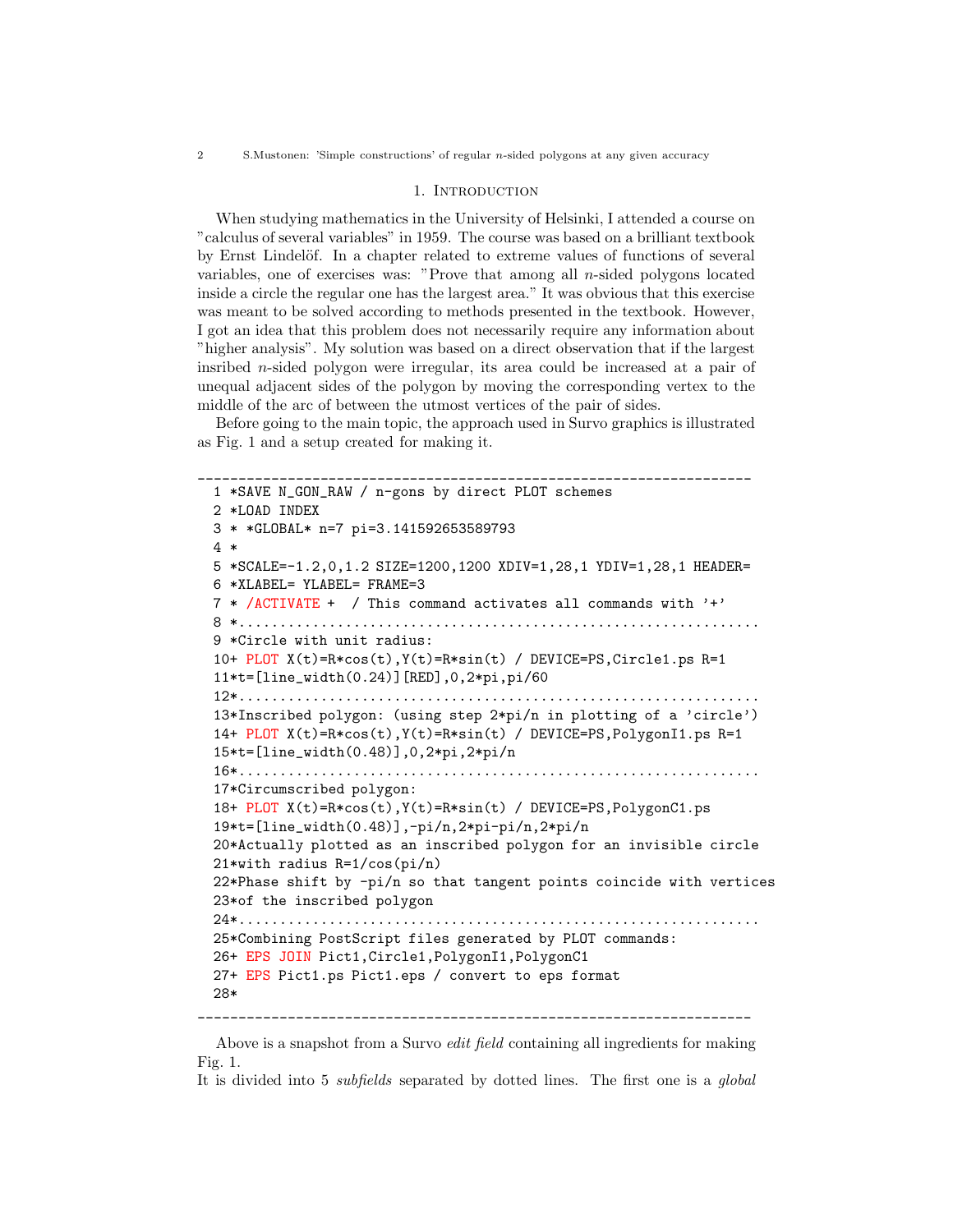subfield (see \*GLOBAL\* on line 3) giving common background information for other subfields. For example, n=7 on the same line gives the number of vertices of polygons to be drawn; thus this is a general setup for plotting any  $n$ -gons and any interer, say 3,4,... may be selected instead of 7.

When the /ACTIVATE + command on line 7 is activated, it causes all commands having '+' in the *control column* (before ordinary text of a line) to be activated and then the PLOT commands on lines 10,14, and 18 draw a circle, an inscribed heptagon, and a circumscribed heptagon, respectively. These graphs are not shown immediately but saved in PostScript files Circle1.ps, PolygonI1.ps, and PolygonC1.ps as indicated by DEVICE specifications in each subfield.

Finally, these PostScript files are combined and converted into eps format by commands on lines 26,27.

Thus all this takes place automatically as a result of a single activation and the contents of the file Pict1.eps is shown in Fig. 1 by ordinary means of LATEX.

The figures related to geometric constructions on the following pages are created by using the GEOM program module [3] of the Survo system [5].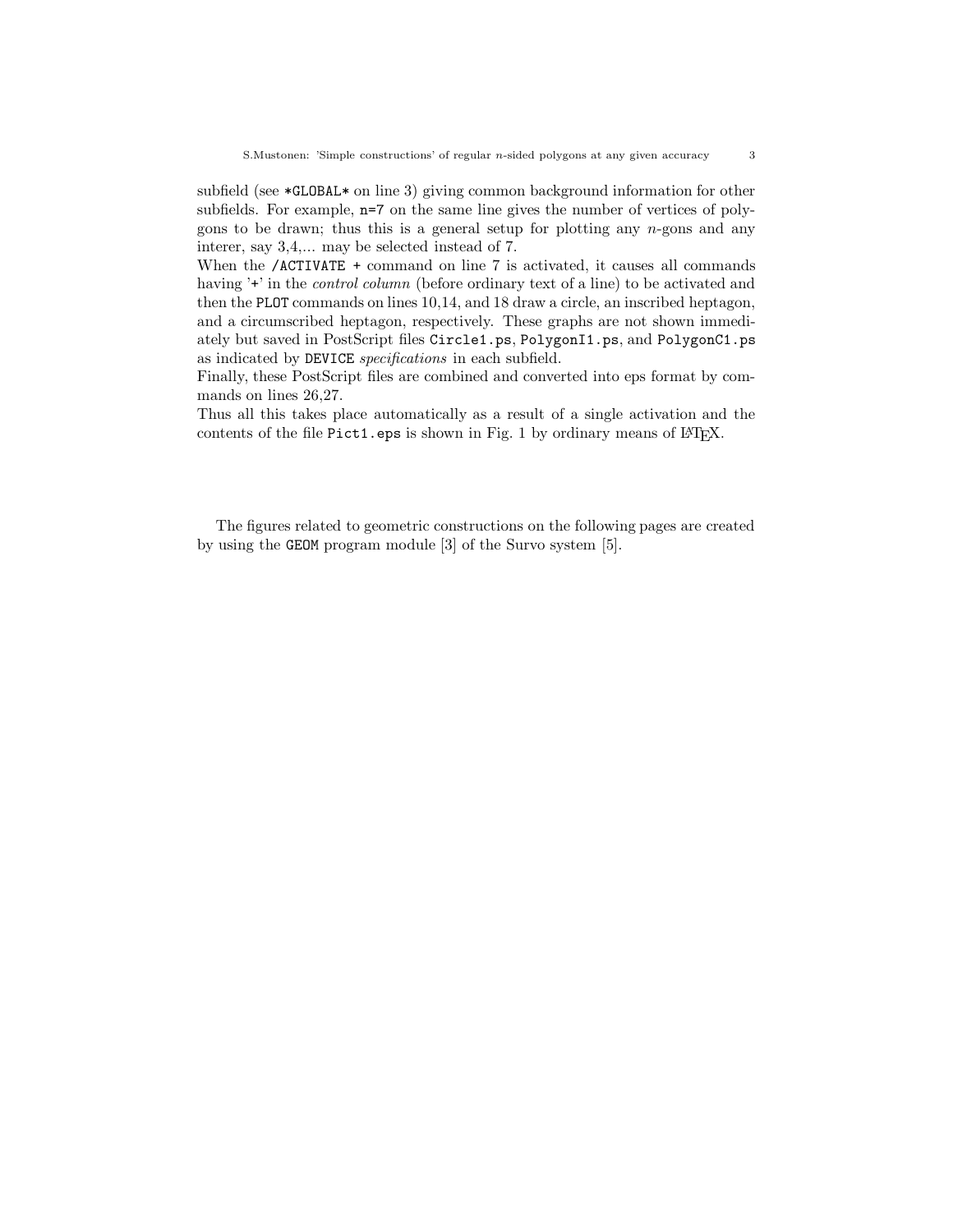## 2. Inscribed polygons



#### FIGURE 2

The fact that the regular *n*-sided polygon has the largest area is proved as follows:

Assume on the contrary that some non-regular n-gon has the largest area.

Then it must have at least two adjacent sides of different length. Consider the triangle consisting of those sides and the chord between their furthest end points, say A and B (in Fig. 2) Let the common point of sides be C and draw a perpendicular line from  $C$  to  $AB$  and let it meet  $AB$  at point  $D$ . Denote the length of the line segment CD by h and the length of AB by a. Then the area of the triangle is  $ah/2$ . Next draw a perpendicular for AB from the midpoint (say  $D'$ ) of AB and let  $C'$ be the point where it meets the arc ACB. Denote length of  $C'D'$  by h'. Since the adjacent sides were unequal,  $h'$  is longer than h. If the vertex C is moved to C', the area of the triangle (now  $ah'/2$ ) increases and so does the total area on the n-gon. Thus no irregular n-gon cannot have the largest area.

It is also interesting to see how much the area of the n-gon is grown by the above 'smoothing' construction. In Fig. 3 let  $\angle BOC' = \alpha$  and  $\angle COC' = \beta$ . Then we have  $\angle BAC = (\alpha + \beta)/2$  as an inscribed angle corresponding to the central angle  $\angle BOC = \alpha + \beta$  and similarly  $\angle ABC = (\alpha - \beta)/2$ . The length of AB is  $2\sin(\alpha)$ . The area for a triangle with angles  $x, y$  and side a between them is given by the ASA formula

(1) 
$$
\text{Area}(x, y, a) = \tan(x)\tan(y)/(\tan(x) + \tan(y))a^2/2.
$$

Then the area  $|ABC|$  is obtained from this formula by selecting  $x = (\alpha + \beta)/2$ ,  $y = (\alpha - \beta)/2$ , and  $a = 2\sin(\alpha)$ . Similarly, the area  $|ABC'|$  is obtained from (1) by setting  $\beta = 0$ , i.e. by selecting  $x = y = \alpha/2$  and  $a = 2\sin(\alpha)$ .

The difference  $d_{in}(\alpha, \beta) = |ABC'| - |ABC|$  is computed, for example, by using Mathematica from Survo as follows: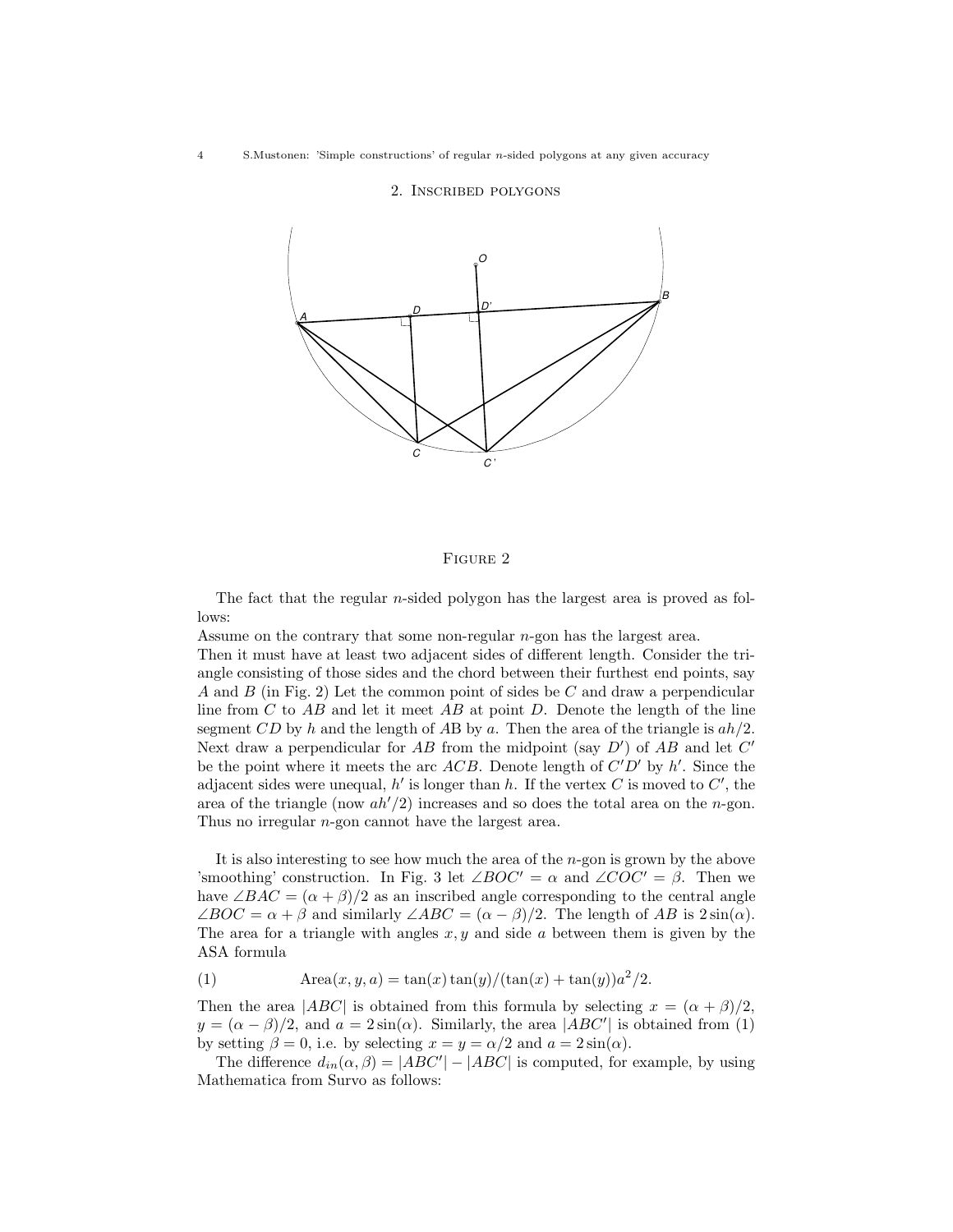

FIGURE 3

```
____________________________________________________________________
     *Saving Mathematica code in a text file:
     *SAVEW CUR+1,E,K.TXT
     *Area[x_,y_,z_]:=Tan[x]*Tan[y]/(Tan[x]+Tan[y])*z^2/2;
     *k1=Area[(a+b)/2,(a-b)/2,2*Sin[a];*k2=Area[a/2,a/2,2*Sin[a]];
     *InputForm[Simplify[k2-k1]]
    E
     *Calling Mathematica to execute the code by a Survo macro /MATH:
     */MATH K.TXT
     *In[2]: = Area[x_., y_., z_ :=Tan[x] *Tan[y]/(Tan[x] + Tan[y]) *z^2/2;*\ln[3]:= k1=Area[(a+b)/2,(a-b)/2,2*\sin[a];*In[4]: = k2=Area[a/2, a/2, 2*Sin[a]];*In[5]:= InputForm[Simplify[k2-k1]]
     *Out[5]//InputForm= 2*Sin[a]*Sin[b/2]^2
     *
____________________________________________________________________
```
Thus

(2) 
$$
d_{in}(\alpha, \beta) = 2\sin(\alpha)\sin(\beta/2)^2
$$

and since  $\alpha$  is acute,  $d_{in}(\alpha, \beta)$  is positive when  $\beta > 0$ .

By using this splitting construction repeatedly, any inscribed irregular  $n$ -gon can be grown towards a regular n-gon. To demonstrate this method, I have created a Survo macro, sucro /NGON-IN.

For example, activation of /NGON-IN 7,20130408 in the Survo edit field leads to working with a heptagon (7-gon) by starting from a random inscribed irregular heptagon determined by a seed number (in this case 20130408) for a random number generator. The vertices will then be scattered randomly over the circumference.

/NGON-IN applies the splitting construction to the vertex which gives the maximum growth for area of the polygon according to the formula (2). At any step it is displayed in percentages how close the area of the current polygon is to that of the regular case.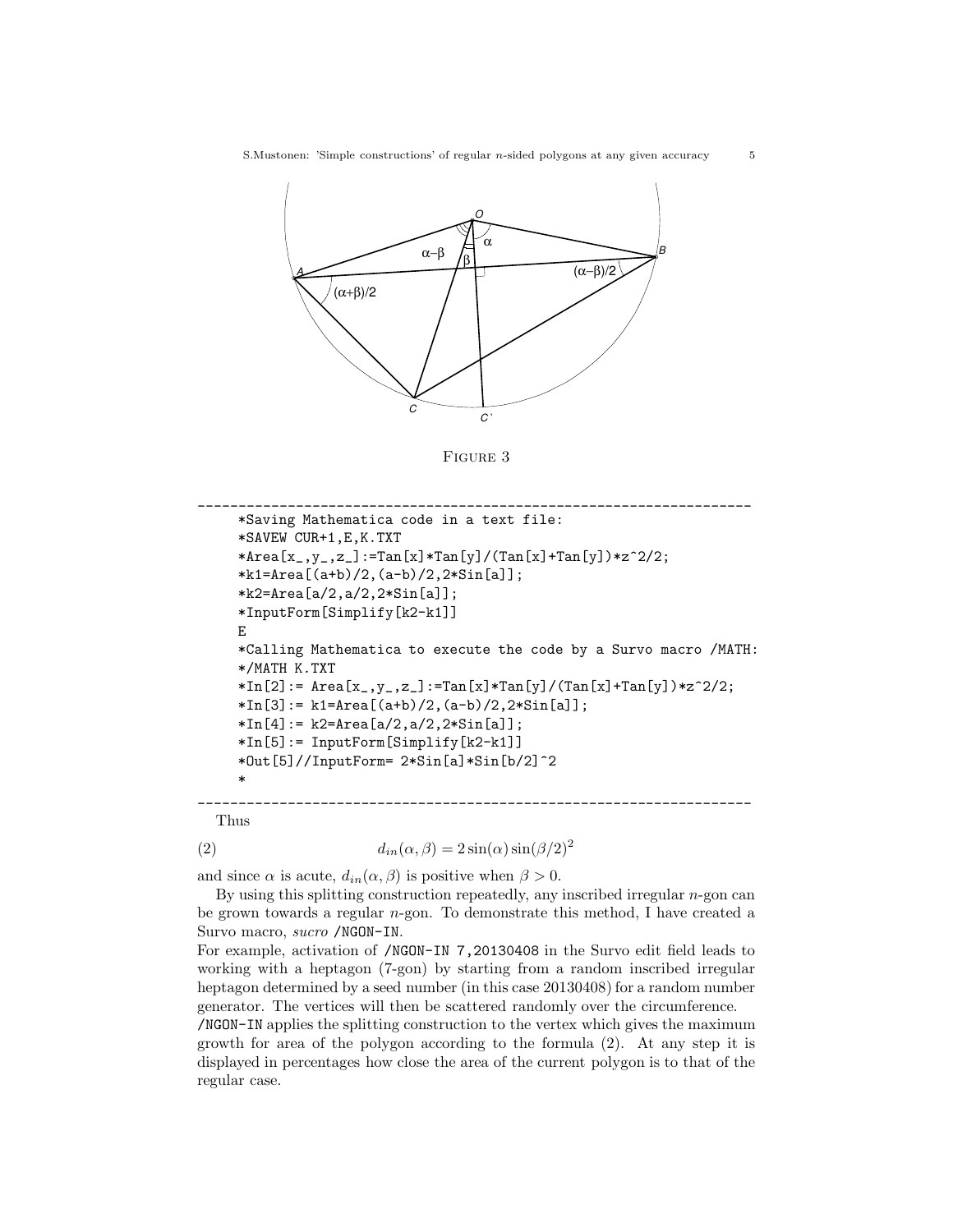6 S.Mustonen: 'Simple constructions' of regular n-sided polygons at any given accuracy

A live demonstration of this example can be seen as a flash application <http://www.survo.fi/flash/heptagon.html> A series of snapshots is shown in Fig. 4.

The actual growth of the area and the vertex moved in the current round are presented in the following table:

| Round Area |                                       | Growth                   | Vertex |
|------------|---------------------------------------|--------------------------|--------|
|            | 0 2.34224245695511                    | $\overline{\phantom{0}}$ |        |
|            | 1 2 646652520669050 0.304410063713938 |                          | - 1    |
|            | 2 2 662569353150985 0 015916832481935 |                          | - 2    |
|            | 3 2.691783224533356 0.029213871382371 |                          | ತಿ     |
|            | 4 2.700487702444515 0.008704477911159 |                          | - 2    |
|            | 5 2.713372525909583 0.012884823465068 |                          | -1     |
|            | 6 2.720503335643904 0.007130809734321 |                          | Б      |
|            | 7 2.726722085404965 0.006218749761061 |                          | 4      |
|            |                                       |                          |        |

The growth typically becomes smaller in consecutive steps but not necessarily. For example, in the step from Round 2 to Round 3 it is larger than in the previous one, since then it becomes possible better than earlier to extend a short side 'around 9 o'clock'. In the previous round the vertex 'around 11 o'clock' has been moved further away from that short side.

It is obvious that in this way an approximation of a regular  $n$ -gon can be reached at any given accuracy by a finite number of steps.

The details about /NGON-IN are described in Appendix (not ready).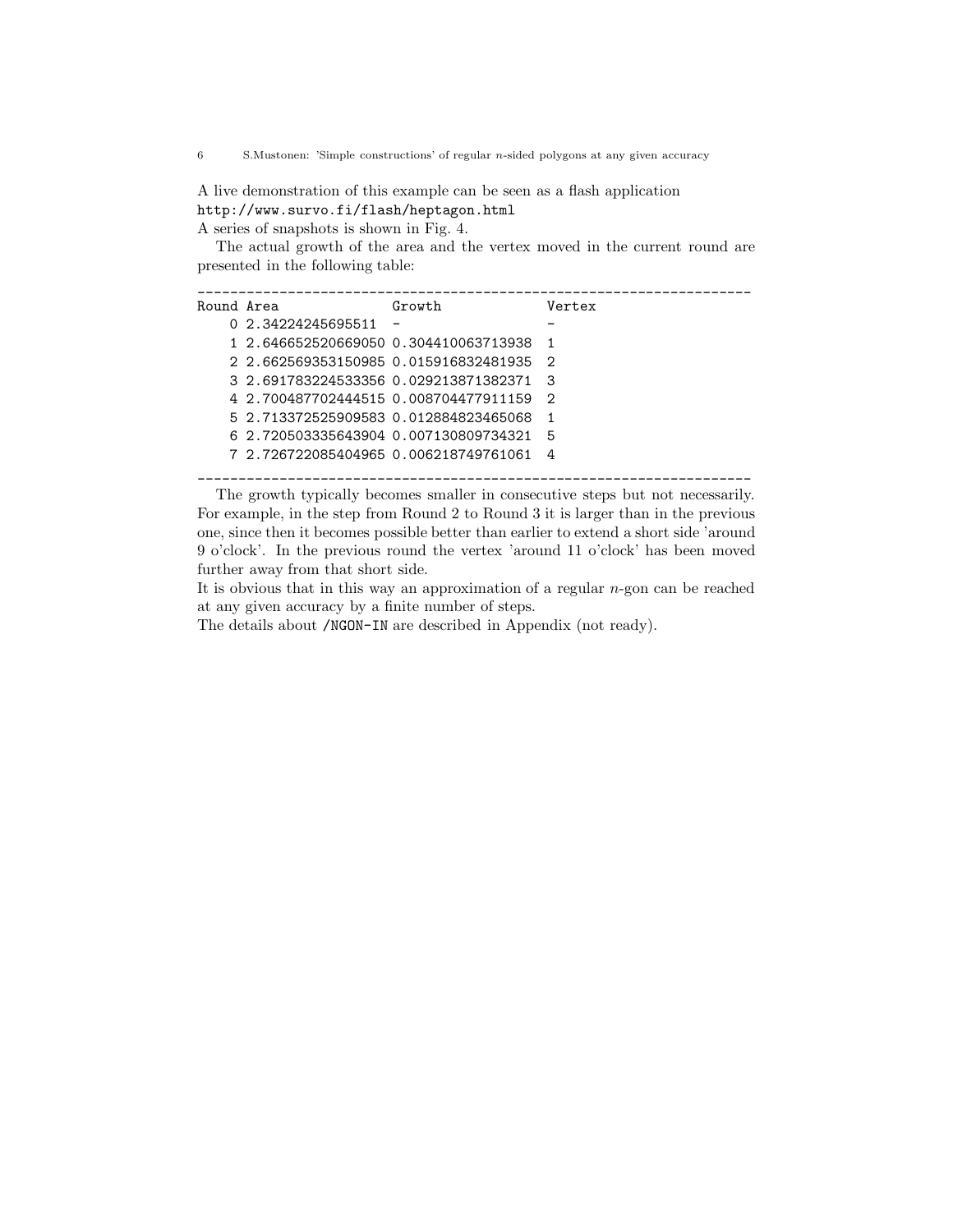



FIGURE 4

# 3. Circumscribed polygons

The fact that the regular n-sided polygon has the smallest area is proved as follows:

Assume on the contrary that some non-regular n-gon has the smallest area.

Then it must have at least two adjacent vertices corresponding to different angles of corners like  $D$  and  $E$  in Fig. 5.

There  $C$  is a tangent point of the side  $DE$  of the n-gon. Let  $A$  and  $B$  be tangent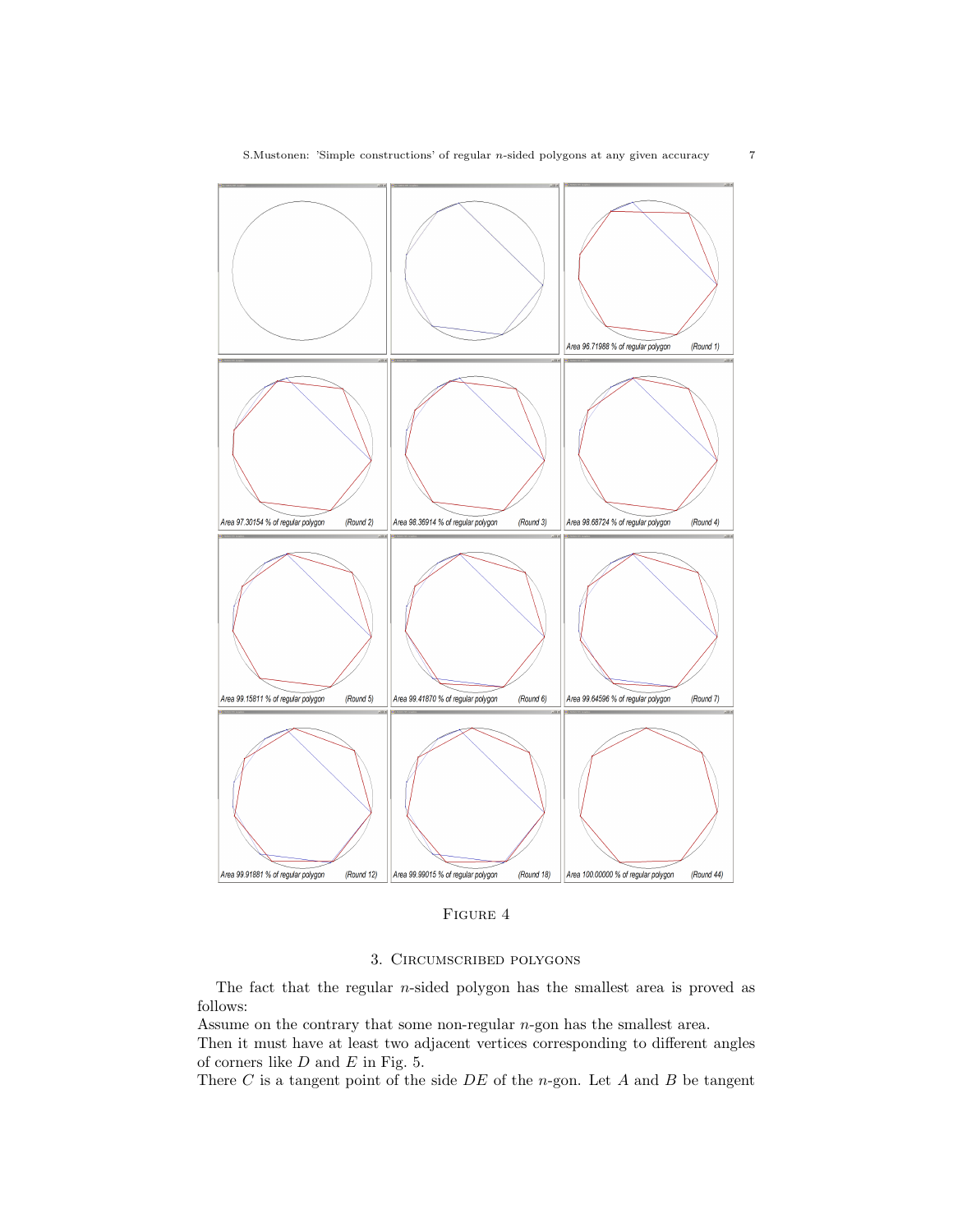8 S.Mustonen: 'Simple constructions' of regular n-sided polygons at any given accuracy



Figure 5

points of the neighbour sides of the *n*-gon. In this case we have  $AE < BD$ . It will be seen that area of n-gon is diminished by drawing a bisector  $OC'$  of ∠AOB so that the side DE is replaced by  $D'E'$  going through a new tangent point  $C'$ . Similarly AE is replaced by  $AE'$  and BD by  $BD'$ . Let F be the intersection point of  $DE$  and  $D'E'$ .

In the new situation triangle  $\Delta FDD'$  is replaced by  $\Delta FEE'$  as parts of the area inside the *n*-gon. Thus it should be shown that  $|FD'D| > |FEE'|$ . Denote  $\angle BOC' = \alpha$  and  $\angle C'OC = \beta$  and observe that

$$
(3) \t\t\t 0 < \beta < \alpha < \pi/2.
$$

Then we have  $\angle AOC = \alpha - \beta$  and, due to orthogonalities,  $\angle FD'D = \alpha, \angle FEE' =$  $\alpha - \beta$ , and  $\angle DFD' = \angle EFE' = \beta$ . Now extend  $\Delta F E E'$  so that G is a point where line  $D' E'$  and the line from E intersect so that  $\angle GEE' = \beta$ . Then  $\Delta FEG \cong \Delta FD'D$ . Now  $EF = EC + CF = \tan((\alpha - \beta)/2) + \tan(\beta/2)$  and  $D'F = D'C' + C'F = \tan(\alpha/2) + \tan(\beta/2)$ which implies that  $D'F > EF$  and  $|FD'D| > |FEG| > |FEE'|$ .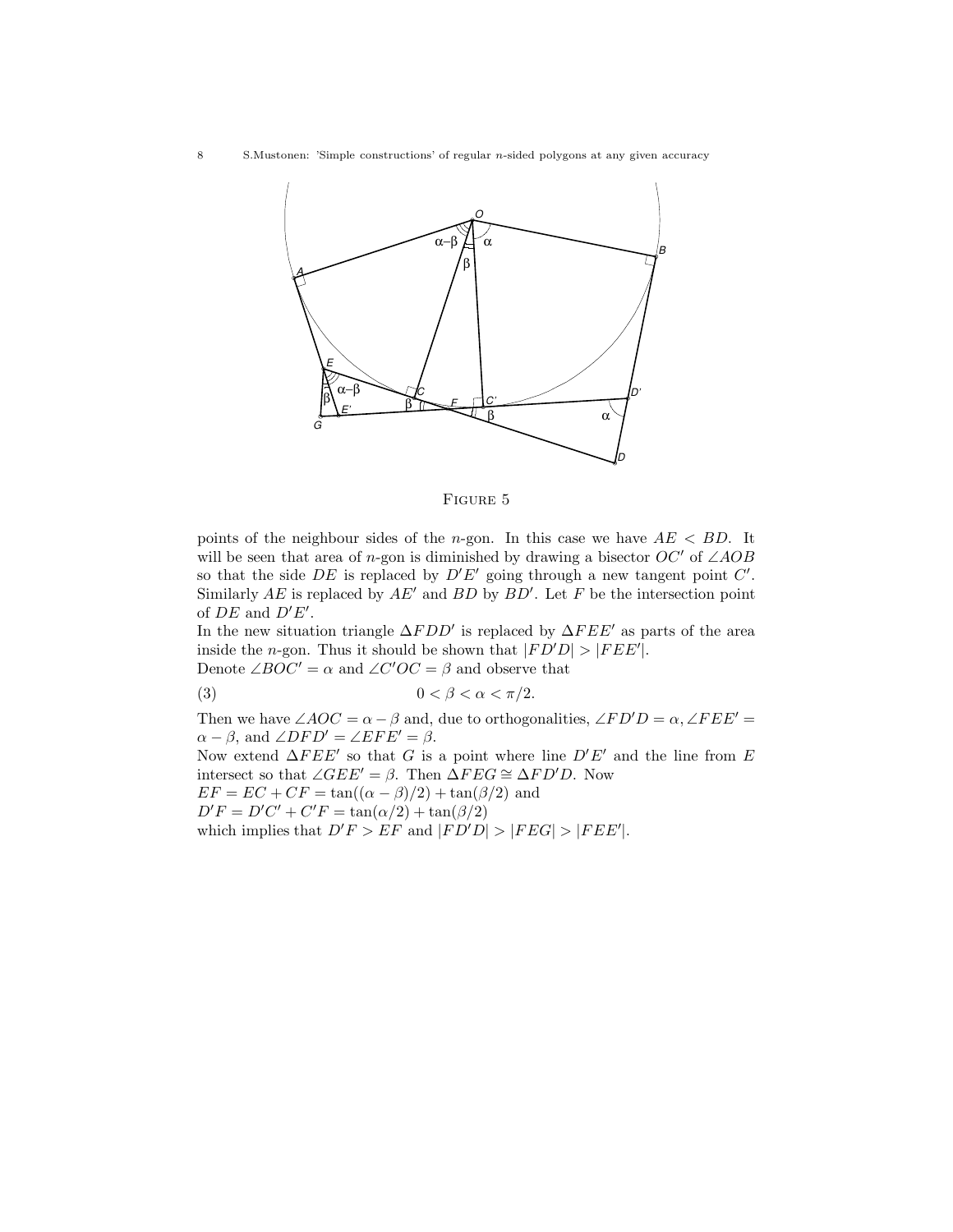The difference  $d_{out}(\alpha, \beta) = |FD'D| - |FEE'|$  is obtained, again, by using Mathematica from Survo as follows:

```
____________________________________________________________________
*Saving Mathematica code in a text file:
*SAVEW CUR+1,E,K.TXT
*area[x_,y_,z_] := Tan[x]*Tan[y]/(Tan[x]+Tan[y])*z^2/2;
*k1=area[a,b,Tan[a/2]+Tan[b/2]];
*k2=area[a-b,b,Tan[(a-b)/2]+Tan[b/2]];
*InputForm[Simplify[k1 - k2]]
E
*Calling Mathematica to execute the code by a Survo macro /MATH:
*/MATH K.TXT
*In[2]: = area[x_., y_., z_'] := Tan[x]*Tan[y]/(Tan[x]+Tan[y]) *z^2/2;*In[3]:= k1=area[a,b,Tan[a/2]+Tan[b/2]];
*In[4]: = k2 = area[a - b, b, Tan[(a - b)/2] + Tan[b/2];*In[5]:= InputForm[Simplify[k1 - k2]]
*Out[5]//InputForm= 2*Sec[(a - b)/2]*Sec[(a + b)/2]*Sin[b/2]^2*Tan[a/2]
*
```
\_\_\_\_\_\_\_\_\_\_\_\_\_\_\_\_\_\_\_\_\_\_\_\_\_\_\_\_\_\_\_\_\_\_\_\_\_\_\_\_\_\_\_\_\_\_\_\_\_\_\_\_\_\_\_\_\_\_\_\_\_\_\_\_\_\_\_\_

Thus the area is diminished by

(4) 
$$
d_{out}(\alpha, \beta) = 2 \frac{\sin(\beta/2)^2 \tan(\alpha/2)}{\cos((\alpha - \beta)/2)\cos((\alpha + \beta)/2)}
$$

which is positive according to  $(3)$ .

By using this splitting construction repeatedly, any circumscribed irregular ngon can be reduced towards a regular  $n$ -gon. To demonstrate this method, I have created a Survo macro, sucro /NGON-OUT.

For example, activation of /NGON-OUT 5,20130322 in the Survo edit field leads to working with a pentagon (5-gon) by starting from a random circumscribed irregular pentagon determined by a seed number (in this case  $20130322$ ) for a random number generator. In this case the tangent points of the sides of the polygon will be scattered randomly over the circumference.

/NGON-OUT applies the splitting construction to the vertex which gives the maximum decrease for the area of the polygon according to the formula (4). At any step it is displayed in percentages how close the area of the current polygon is to that of the regular case.

A live demonstration of this example can be seen as a flash application <http://www.survo.fi/flash/pentagon.html>

A series of snapshots is shown in Fig. 6.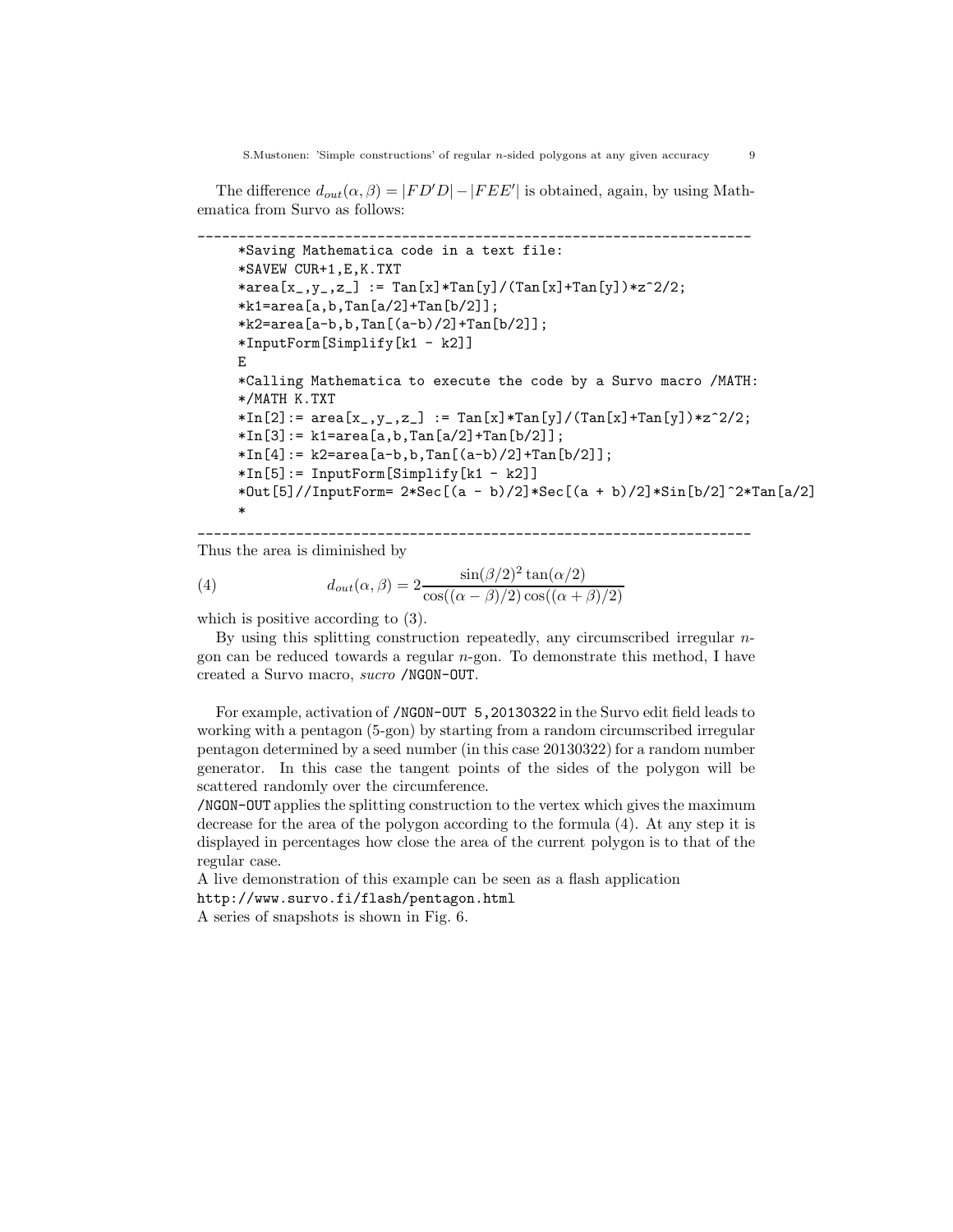

FIGURE 6

It is obvious that in this way an approximation of a regular  $n$ -gon can be reached at any given accuracy by a finite number of steps.

The details about /NGON-OUT are described in Appendix (not ready).

### 10 S.Mustonen: 'Simple constructions' of regular n-sided polygons at any given accuracy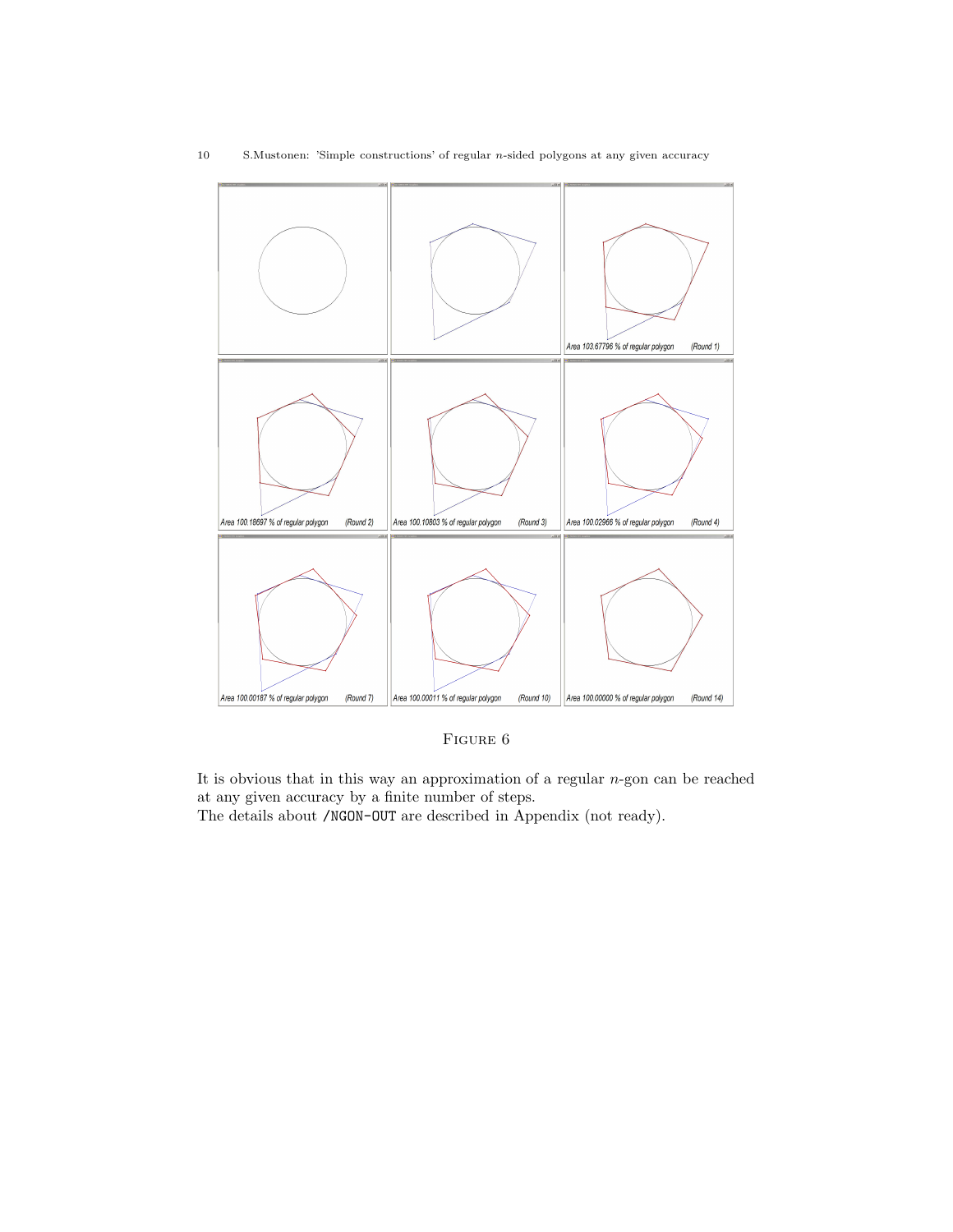S.Mustonen: 'Simple constructions' of regular n-sided polygons at any given accuracy 11



Figure 7

### 4. Improving approximate constructions

It is also possible to improve approximate constructions for regular polygons like a heptagon where a traditional ruler and compass construction is impossible. In the history of mathematics many ruler and compass constructions have been suggested.

4.1. Dürer's heptagon. As an example, let's study the construction of Albrecht Dürer (1525) for a regular heptagon  $[1]$ . A line segment corresponding to the side of the heptagon in this construction is obtained by the GEOM program of Survo by the following code:

```
____________________________________________________________________
0 = point(0,0)P1=point(0,1)C1=circle(O,1)
C2=circle(P1,1,1.8,1.87)
A=cross_cc(C1,C2,1,0.5)
C3=circle(A,1,1.465,1.535)
B=cross_cc(C1,C3,1,-0.5)
P1B=line(P1,B)
Q=midpoint(P1,B)
E=edge(P1,Q)____________________________________________________________________
```
In Fig. 7 the line segment  $P_1Q$  (in green) is the required side and its length is obtained from the results of GEOM in the following way:

```
____________________________________________________________________
Durer heptagon:
Loading the side length from the results of GEOM:
FILE LOAD -_Edges / VARS=E
   0.8660254037844386
               0.8660254037844386 (side length)
   2*sin(pi/7)=0.8677674782351162 (length in regular heptagon)
An algebraic expression is obtained by INTREL command:
INTREL 0.8660254037844386
X=0.8660254037844386 is a root of 4*X^2-3=0
```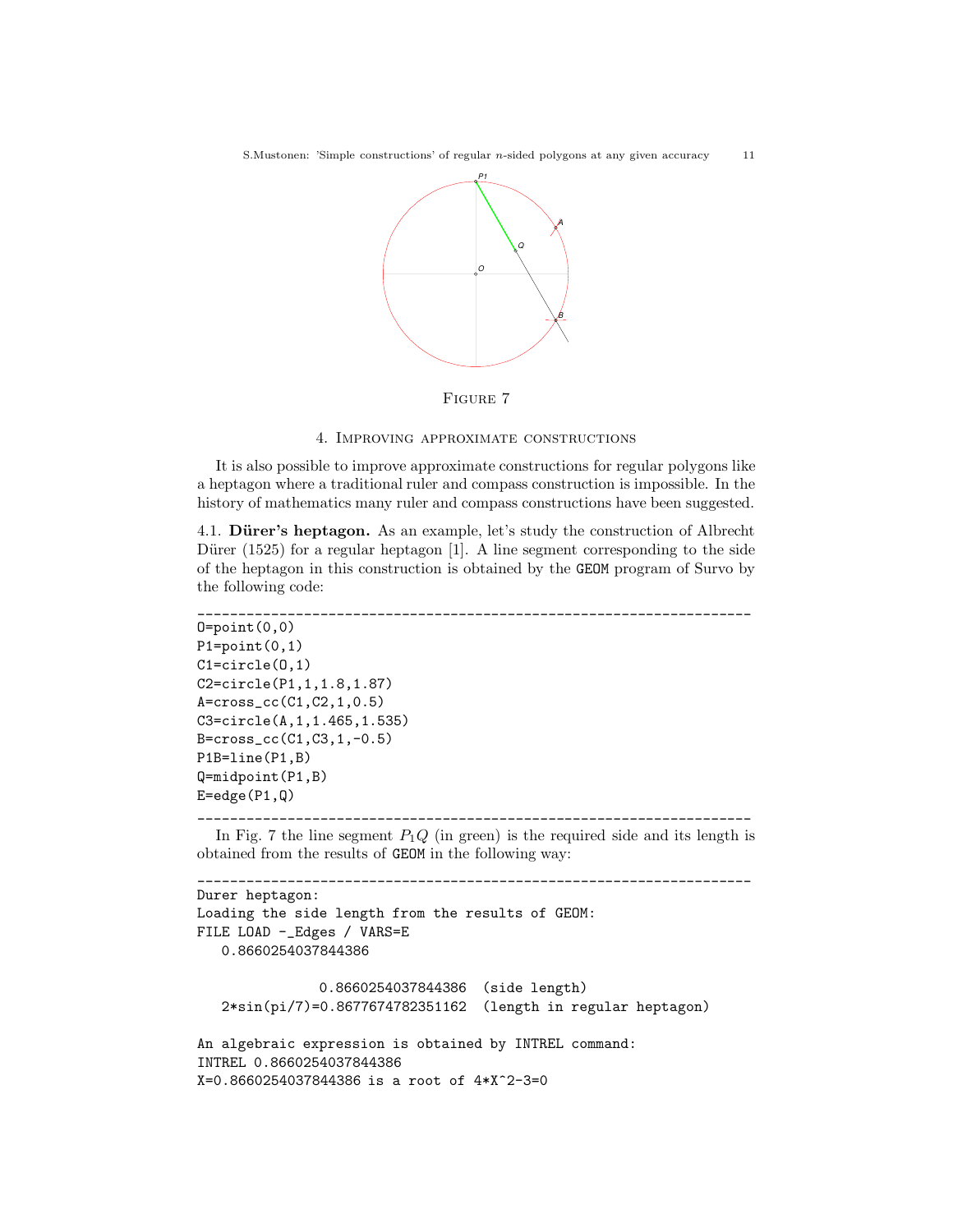Thus the exact side length in this approximation is  $a = \sqrt{3}/2$  corresponding to a central angle  $b = 2 \arcsin(\sqrt{3}/4) \approx 0.89566$  radians or 51.3178 degrees and the relative error when compared to the true value 360/7 degrees is about −0.002.

\_\_\_\_\_\_\_\_\_\_\_\_\_\_\_\_\_\_\_\_\_\_\_\_\_\_\_\_\_\_\_\_\_\_\_\_\_\_\_\_\_\_\_\_\_\_\_\_\_\_\_\_\_\_\_\_\_\_\_\_\_\_\_\_\_\_\_\_

It should, however, to be observed that when there are 6 central angles of size b, the remaining central angle is of size  $2\pi - 6b \approx 0.90919$  radians or 52.0931 degrees and having a much larger relative error of about 0.013. When the splitting technique is used for improvement there will be still more variation in central angles and sides of the polygon.

Thus we must have a measure for the accuracy of the entire construction. Such an overall measure can be based on the ratio of the areas  $A = \text{area of the approximate}$ polygon and  $A_{opt}$  = area of the regular polygon. More precisely, since these areas are quadratic entities, (and in the spirit of this study) it is reasonable to use the square root of the proportional error

$$
(5) \t\t\t M = \sqrt{|1 - A/A_{opt}|}
$$

as an overall measure for the accuracy of an approximate construction.

The sucros NGON-IN and NGON-OUT are using a special for calculating and gathering all pertinent information about iteration rounds and saves that in a text file POLSECT.TXT. In Dürer's construction the results of first 24 iteration rounds are

|            | LOADP POLSECT.TXT                                         |                                                         |                |                |
|------------|-----------------------------------------------------------|---------------------------------------------------------|----------------|----------------|
| Round Area |                                                           | M                                                       | Growth of area | Vertex         |
|            | 0 2.736379433014045 0.003352522277692                     |                                                         |                |                |
|            | 1 2.736397396679147 0.002162110715972 0.000017963665103   |                                                         |                | $\mathbf{1}$   |
|            | 2 2.736401875586612 0.001742968891513 0.000004478907465   |                                                         |                | $\overline{2}$ |
| 3          | 2.736406354494076  0.001183705354244  0.000004478907465   |                                                         |                | 7              |
| 4          |                                                           | 2.736407472714228 0.000996249685177 0.000001118220151   |                | 6              |
| 5          | 2.736408590934378  0.000764112887668  0.000001118220151   |                                                         |                | 3              |
| 6          | 2.736408870678005  0.000694001695867  0.000000279743627   |                                                         |                | 7              |
| 7          |                                                           | 2.736409150421633 0.000615961202214 0.000000279743627   |                | $\overline{2}$ |
| 8          | 2.736409429787981  0.000526607942402  0.000000279366348   |                                                         |                | 4              |
| 9          |                                                           | 2.736409709343069  0.000418514843475  0.000000279555088 |                | 3              |
| 10         | 2.736409779255418  0.000386789019453  0.000000069912349   |                                                         |                | 6              |
| 11         | 2.736409936478628 0.000303561749636 0.000000157223210     |                                                         |                | 5              |
|            | 12 2.736410006390976 0.000258071322145 0.000000069912349  |                                                         |                | $\overline{2}$ |
| 13         | 2.736410045706728 0.000228545769817 0.000000039315752     |                                                         |                | 6              |
|            | 14 2.736410099235626 0.000180752444562 0.000000053528898  |                                                         |                | 7              |
|            | 15 2.736410116710767 0.000162127390412 0.000000017475141  |                                                         |                | 3              |
| 16         | 2.736410134182961  0.000141068112116  0.000000017472194   |                                                         |                | 4              |
| 17         |                                                           | 2.736410147563212 0.000122517356398 0.000000013380251   |                | 6              |
|            |                                                           |                                                         |                | 5              |
| 19         |                                                           | 2.736410160191665  0.000101958481157  0.000000004369154 |                | $\overline{2}$ |
| 20         |                                                           | 2.736410170021017 0.000082483155236 0.000000009829352   |                | 3              |
| 21         | 2.736410173366326   0.000074705778666   0.000000003345309 |                                                         |                | 7              |
| 22         |                                                           | 2.736410178895803 0.000059667819228 0.000000005529477   |                | 6              |
|            | 23 2.736410181353297 0.000051596283580 0.000000002457494  |                                                         |                | 2              |
|            |                                                           |                                                         |                | 1              |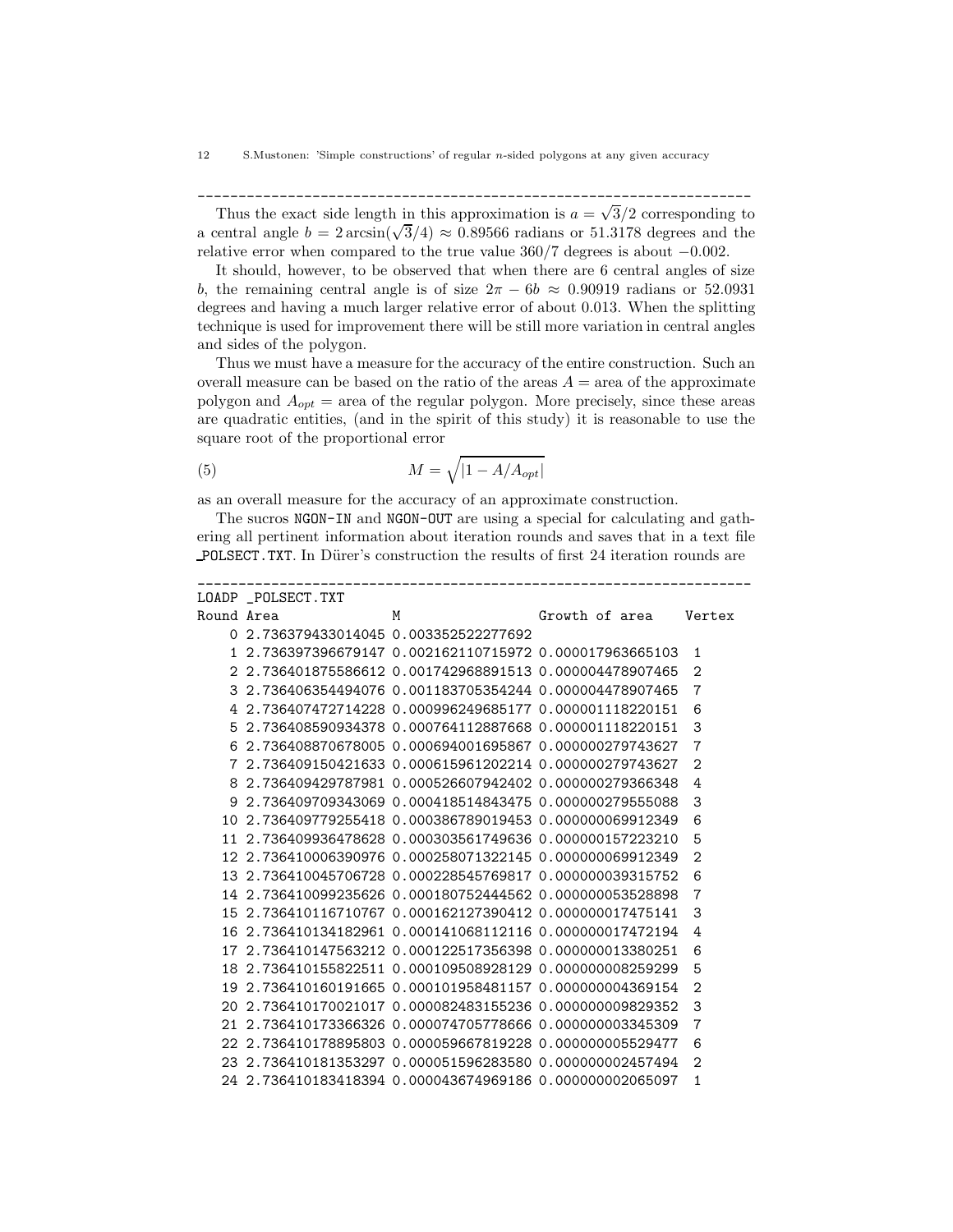\_\_\_\_\_\_\_\_\_\_\_\_\_\_\_\_\_\_\_\_\_\_\_\_\_\_\_\_\_\_\_\_\_\_\_\_\_\_\_\_\_\_\_\_\_\_\_\_\_\_\_\_\_\_\_\_\_\_\_\_\_\_\_\_\_\_\_\_ This table shows how the area A grows towards  $A_{opt} = \frac{7}{2} \sin(2\pi/7) \approx 2.73641$ . The original overall accuracy is about 0.003 and it improves to 0.001 in 3 first splits. The last column indicates the index of the vertex that is moved in the current round. The preceding column shows the growth of the area and naturally the three first splits are most influential. Since the 'last' side (from 7 to 1) is larger than the others, at first vertex 1 is moved towards vertex 7. Then the side from 1 to 2 becomes larger than the side from 2 to 3 implying vertex 2 to move towards 1. At the round 3 the sides from 1 to 7 and from 6 to 7 are equally imbalanced as the sides in the previous round. The construction then proceeds symmetrically to vertices 6,3 then to 7,2 until the 'unpaired' side 4,5 breaks the symmetry of improvements.

On all n values the vertex 1 is naturally moved at first. If  $n$  is even, this vertex is moved never after this first round and the vertex  $n/2 + 1$  (opposite to vertex 1) keeps its original position in all rounds. If  $n = 4$ , the optimum result, a square, is obtained on the round 3 irrespective of a biased original side length. In all other cases the regularity is not achieved in finite steps when the original side length deviates from the true one.

4.2. "Stonehenge construction". Nominally the best approximate heptagon construction I have found in the literature is presented in paper [2] related to a study of the famous prehistoric monument Stonehenge in England. The authors Anthony Johnson and Alberto Pimpinelli tell their main intention on page 3 as follows:

"In this paper, we will focus on the Aubrey Hole circuit. We will argue that it was laid down with the specific purpose of drawing a 56-sided polygon, and that a geometrical construction based on the circle and square, readily doable with pegs and ropes, allows one to trace the polygon to an extremely high accuracy. As a matter of fact, we will show that the method discussed here provides the best known approximation to such a polygon, as well as an exceedingly accurate regular heptagon."

The construction of the side of the heptagon by this approach can be described by the following GEOM code

```
____________________________________________________________________
0 = point(0,0)C1=circle(O,1)
A = point(0,1)OA=line(O,A)
A3=cross_cl(C1,OA,0,-1)
LY0=perpendicular(OA,O)
A4=cross_cl(C1,LY0,1,0)
A4A=line(A4,A)
M=midpoint(A4,A)
OM=line(O,M)
F=cross_cl(C1,OM,0.7,0.7)
G=cross_cl(C1,OM,-0.7,0.7)
FF'=perpendicular(ly0,F)
B=cross(FF',A4A)
F'=cross_cl(C1,FF',0.7,-0.7)
GF' = line(G, F')C=cross(GF',OA)
```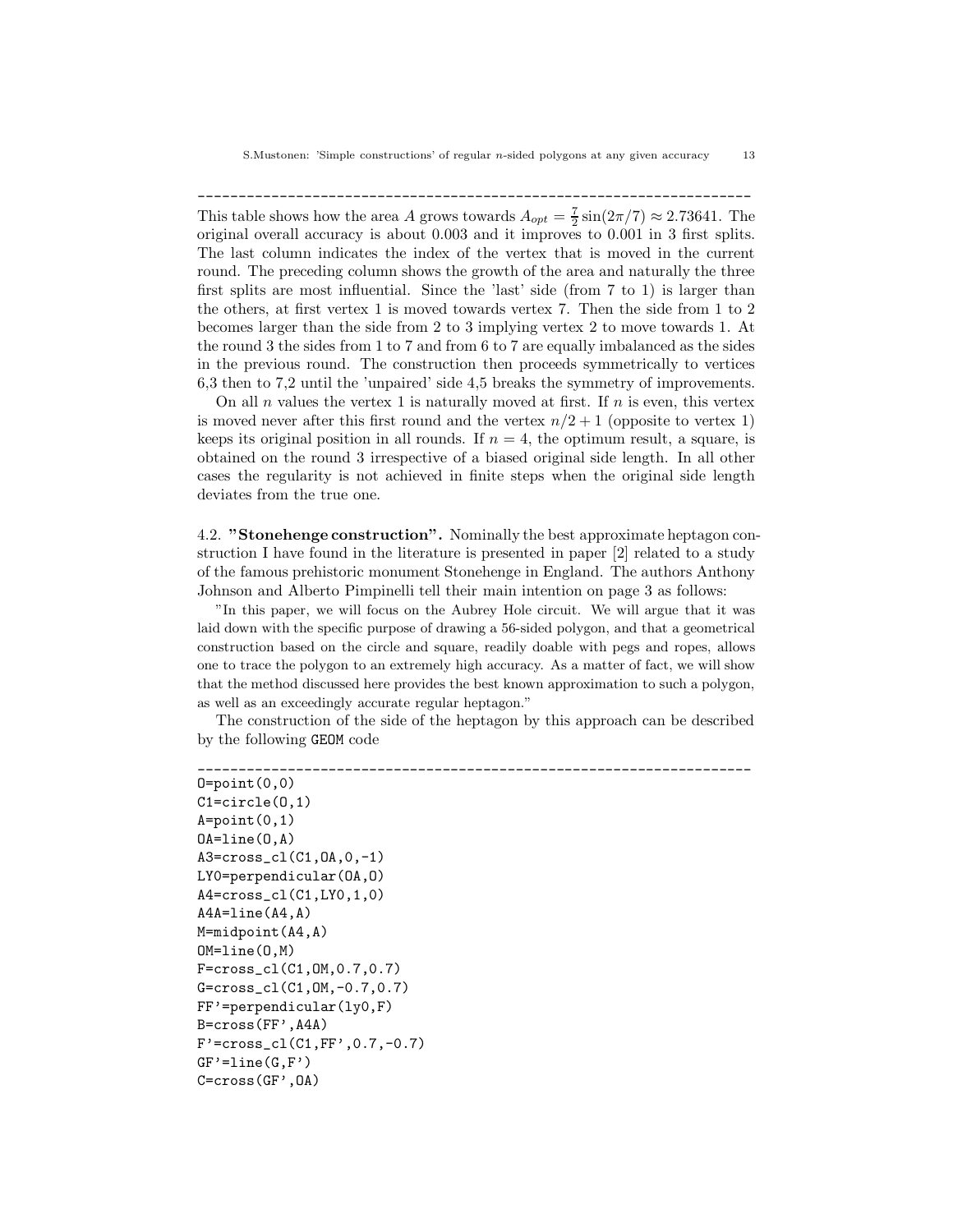14 S.Mustonen: 'Simple constructions' of regular n-sided polygons at any given accuracy



Figure 8

```
BC=edge(B,C)
C2=circle(B,BC)
D1=cross_cc(C1,C2,0.3,-1)
D1D2=perpendicular(OA,D1)
D2=cross_cl(C1,D1D2)
E=edge(D1,D2)
```
illustrated in Fig. 8. There the line segment  $D_1D_2$  is the side length given by this construction and according to [2] (p.6) its length is

$$
\frac{1}{4}(\sqrt{2} - 1 + \sqrt{15 - 4\sqrt{2}}) \approx 0.8677173844.
$$

The numerical value obtained from the GEOM construction confirms it:

\_\_\_\_\_\_\_\_\_\_\_\_\_\_\_\_\_\_\_\_\_\_\_\_\_\_\_\_\_\_\_\_\_\_\_\_\_\_\_\_\_\_\_\_\_\_\_\_\_\_\_\_\_\_\_\_\_\_\_\_\_\_\_\_\_\_\_\_

```
____________________________________________________________________
"Stonehenge" heptagon:
Loading the side length from the results of GEOM:
FILE LOAD -_Edges / VARS=Edge,E
BC 1.2247448713915889
E 0.8677173843843491
              0.8677173843843491 (side length)
  2*sin(pi/7)=0.8677674782351162 (length in regular heptagon)
____________________________________________________________________
The MAT #POLSECT operation of Survo gives in this case following results for 12 first
splits:
____________________________________________________________________
LOADP _POLSECT.TXT
Round Area M M Improvement Vertex
```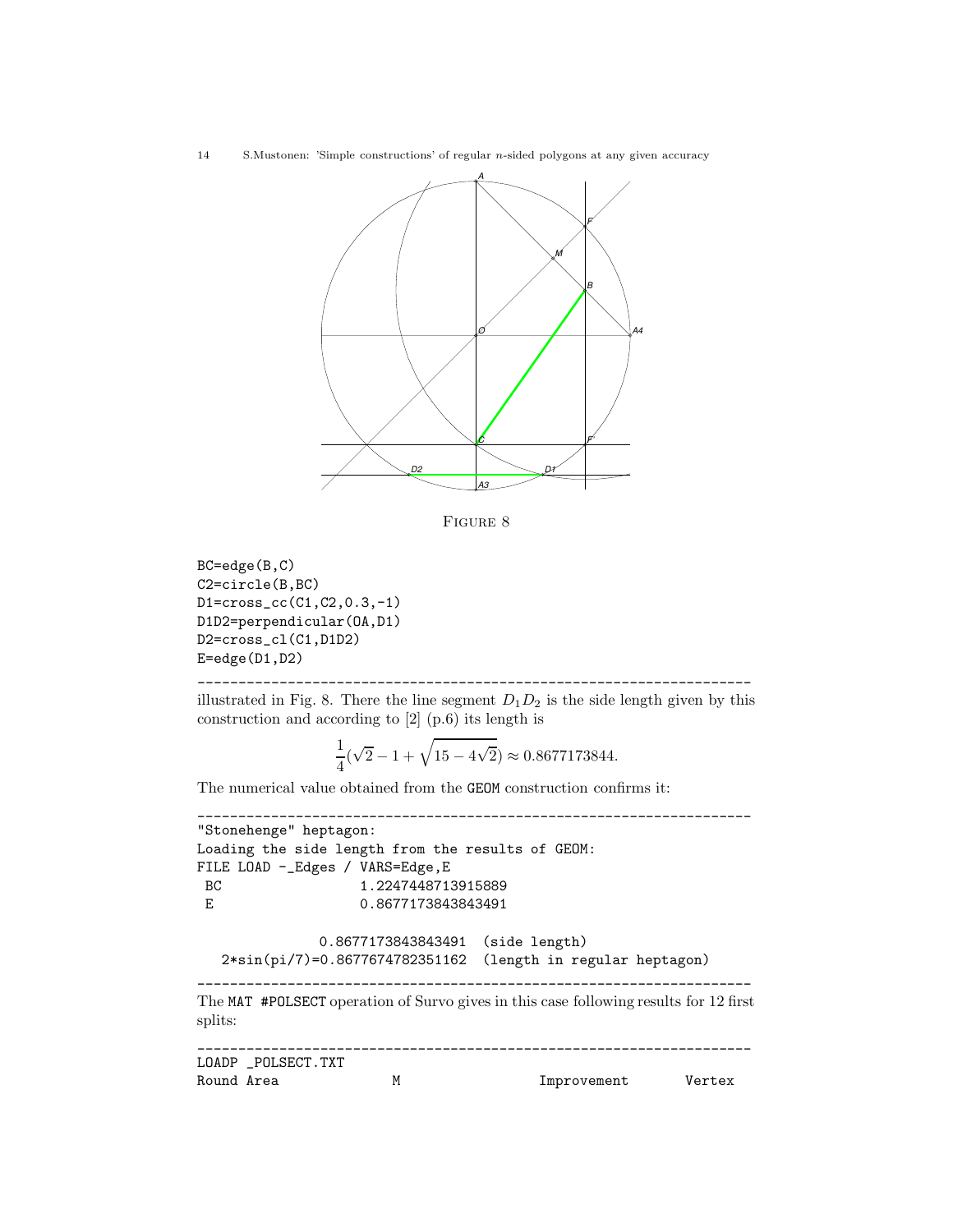```
0 2.736410163258900 0.000096304902693
```

```
1 2.736410178063983 0.000062162940385 0.000000014805083 1
2 2.736410181764966 0.000050117214140 0.000000003700984 7
3 2.736410185465950 0.000034047602855 0.000000003700984 2
4 2.736410186391160 0.000028655339791 0.000000000925210 6
5 2.736410187316370 0.000021977661975 0.000000000925210 3
6 2.736410187547677 0.000019962170283 0.000000000231307 2
7 2.736410187778984 0.000017718884246 0.000000000231307 7
8 2.736410188010282 0.000015147039516 0.000000000231298 5
9 2.736410188241584 0.000012037652924 0.000000000231302 6
10 2.736410188299411 0.000011125326100 0.000000000057826 7
11 2.736410188357237 0.000010131178844 0.000000000057826 3
```
\_\_\_\_\_\_\_\_\_\_\_\_\_\_\_\_\_\_\_\_\_\_\_\_\_\_\_\_\_\_\_\_\_\_\_\_\_\_\_\_\_\_\_\_\_\_\_\_\_\_\_\_\_\_\_\_\_\_\_\_\_\_\_\_\_\_\_\_

The initial accuracy of the construction is about 0.001 and the three first splits improves it to 0.0005.

For me, it is hard to believe that this elegant construction could have been invented in those early times. In [2] no measurements are given about the accuracy of the 56-sided polygon. I think that it is much simpler to assume that after the large circle had been 'drawn' by pegs and ropes, the vertices of heptagon were originally placed by some crude guess of the side length, say  $a_1$ . Then the difference of the last side from the others corresponding to the central angle  $2\pi - 6 \cdot 2 \arcsin(a_1/2)$ was divided into 7 equal parts and the side length was corrected according this partition. This practical procedure can be described in a Survo edit field as follows:

```
____________________________________________________________________
Johnson and Pimpinelli (p.1):
```
"Averaging just over 1 m in width and 1 m deep the holes were found to have been set on an accurate circle just over 87 m in diameter -- running just inside the now much weathered and almost invisible 5,000 year-old chalk bank."

```
Assume that the accuracy of measurements is 1 cm.
radius 87/2=43.5 m
R=4350 cm
```
Correct side length would be a\_opt=round( $2*R*sin(pi/7)$ ) a\_opt=3775 cm

```
Let the original rope length be a1=3650 cm
Placing the pegs using this rope length, the length of
the last side d1 is obtained through these calculations:
```

```
Central angle b1=2*arcsin(a1/2/R) b1=0.8658775182941682
Last angle c1=2*pi-6*b1 c1=1.0879201974145776
Its side length d1=round(2*R*sin(c1/2)) d1=4502
The above calculations were not needed in practice.
d1=4502 was obtained by measuring length between
the last two pegs by another rope.
```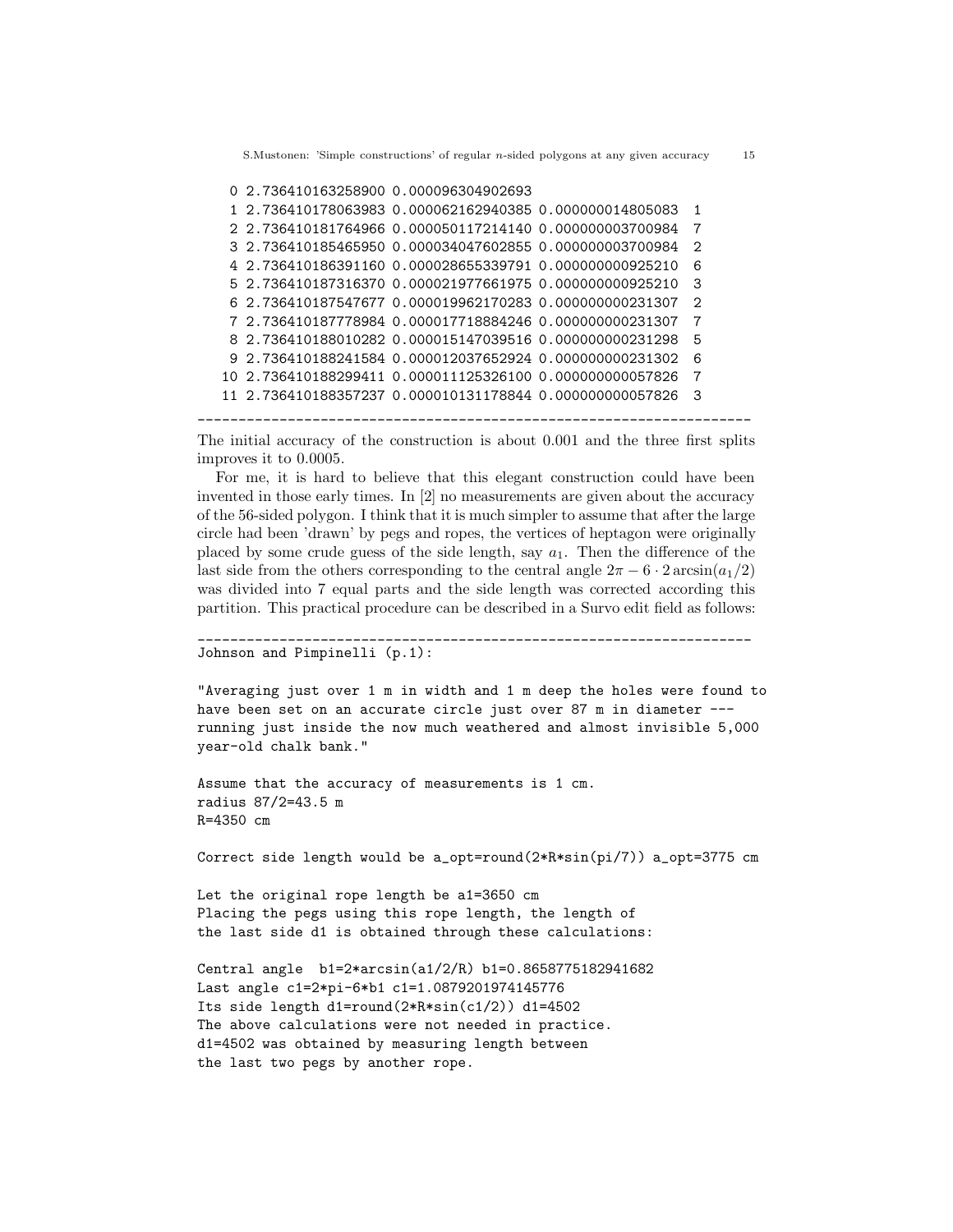```
16 S.Mustonen: 'Simple constructions' of regular n-sided polygons at any given accuracy
The difference between rope lengths could then be observed as
error1=d1-a1 error1=852
Then a better side length a2 is obtained by extending the original
rope length by error1/7 by selecting a new rope length
a2=round(a1+error1/7) a2=3772 cm
Then the same procedure is repeated with a rope of length a2:
Central angle b2=2*arcsin(a2/2/R) b2=0.8968864596125069
Last angle c2=2*pi-6*b2 c2=0.901866549504545
Its side length d2=round(2*R*sin(c2/2)) d2=3792
a3=round(a2+(d2-a2)/7) a3=3775 cm (same as the optimal length)
The M values for a1,a2,a3 are
a1 0.0560
a2 0.0012
a3 0.0001
obtained, for example, for a3 by the sucro command
/APPR_NGON 7,2*arcsin(3775/4350/2),0
giving among other things M=0.000093453793399
____________________________________________________________________
```
By three rounds of placing the pegs on the circumference of the circle, the best possible solution was found within the limits of accuracy in measurements. According to  $M$  value, the construction was not as good as that of Johnson and Pimpinelli in theory but simpler and accurate enough in practice. It was also achieved without any knowledge of plane geometry although it could have been performed as a traditional ruler and compass construction.

If the above practical construction is iterated in a unit circle by making calculations in double precision, it converges to the to the side of a regular heptagon  $2\sin(\pi/7) \approx 0.8677674782351162$ . When starting from any reasonable approximate side length, the above approximate value is obtained already after 5 or 6 iterations.

The current version of this paper can be downloaded from http://www.survo.fi/papers/Polygons2013.pdf

### **REFERENCES**

- [1] Albrecht Dürer's construction for a regular heptagon,  $(1525)$ http://demonstrations.wolfram.com/AlbrechtDurersHeptagonOf1525/
- [2] Johnson, Anthony and Pimpinelli, Alberto. Pegs and Ropes: Geometry at Stonehenge. Available from Nature Precedings, (2008) http://hdl.handle.net/10101/npre.2008.2153.1
- [3] S.Mustonen, Statistical accuracy of geometric constructios, (2009), 66 pages http://www.survo.fi/papers/GeomAccuracy.pdf
- [4] S.Mustonen, Gif animation: Relation of edges and diagonals in a regular polygon, 2013 http://www.survo.fi/demos#ex77
- [5] http://www.survo.fi/english